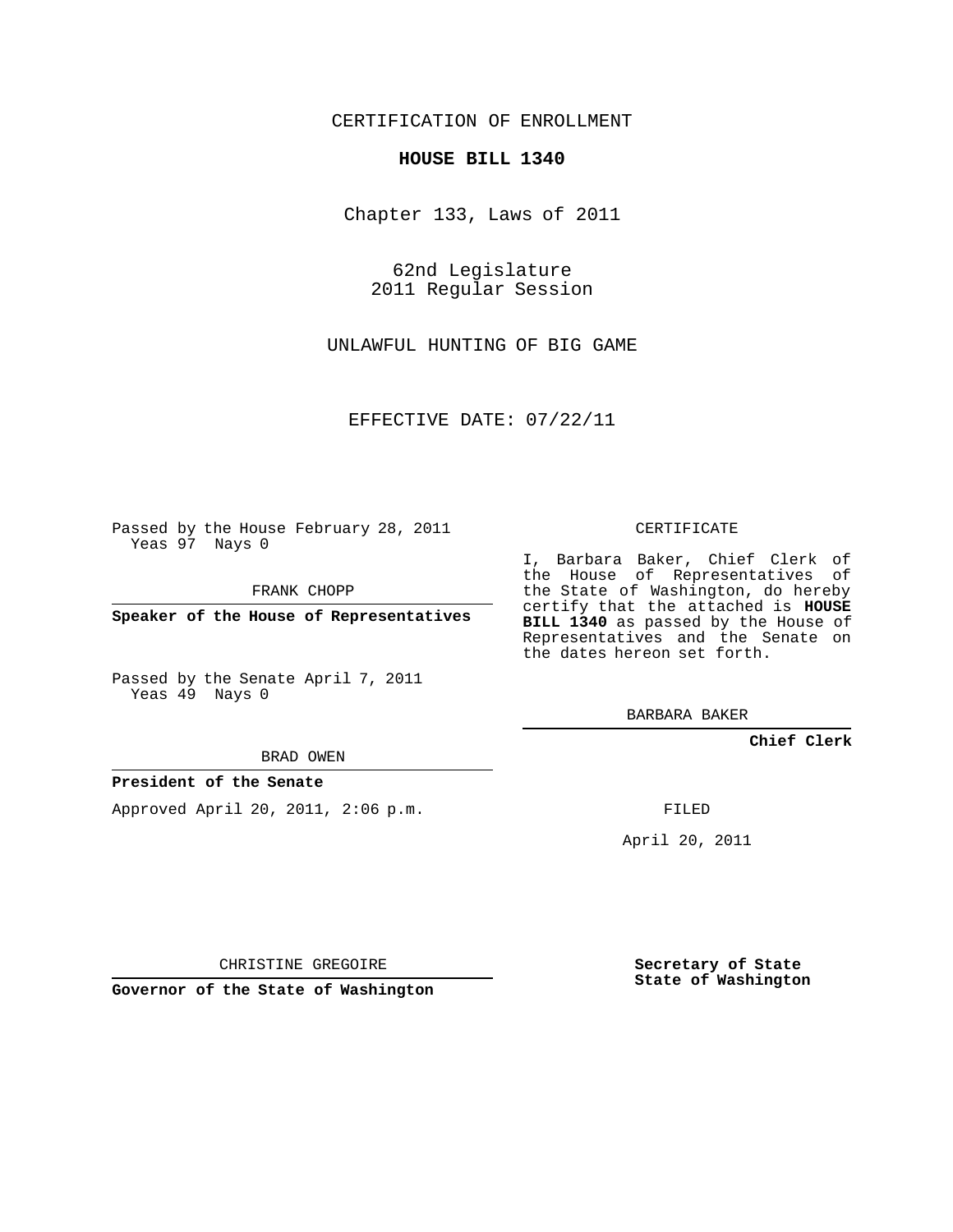# **HOUSE BILL 1340** \_\_\_\_\_\_\_\_\_\_\_\_\_\_\_\_\_\_\_\_\_\_\_\_\_\_\_\_\_\_\_\_\_\_\_\_\_\_\_\_\_\_\_\_\_

\_\_\_\_\_\_\_\_\_\_\_\_\_\_\_\_\_\_\_\_\_\_\_\_\_\_\_\_\_\_\_\_\_\_\_\_\_\_\_\_\_\_\_\_\_

Passed Legislature - 2011 Regular Session

**State of Washington 62nd Legislature 2011 Regular Session**

**By** Representatives Kretz, McCune, Johnson, and Warnick

Read first time 01/19/11. Referred to Committee on Agriculture & Natural Resources.

 AN ACT Relating to unlawful hunting of big game; and amending RCW 77.15.410.

BE IT ENACTED BY THE LEGISLATURE OF THE STATE OF WASHINGTON:

 **Sec. 1.** RCW 77.15.410 and 2005 c 406 s 4 are each amended to read as follows:

 (1) A person is guilty of unlawful hunting of big game in the second degree if the person:

 (a) Hunts for, takes, or possesses big game and the person does not have and possess all licenses, tags, or permits required under this title;

 (b) Violates any rule of the commission or director regarding seasons, bag or possession limits, closed areas including game reserves, closed times, or any other rule governing the hunting, taking, or possession of big game; or

 (c) Possesses big game taken during a closed season for that big game or taken from a closed area for that big game.

 (2) A person is guilty of unlawful hunting of big game in the first 18 degree if the person ((<del>was previously convicted of any crime</del>)) <u>commits</u> the act described in subsection (1) of this section and: